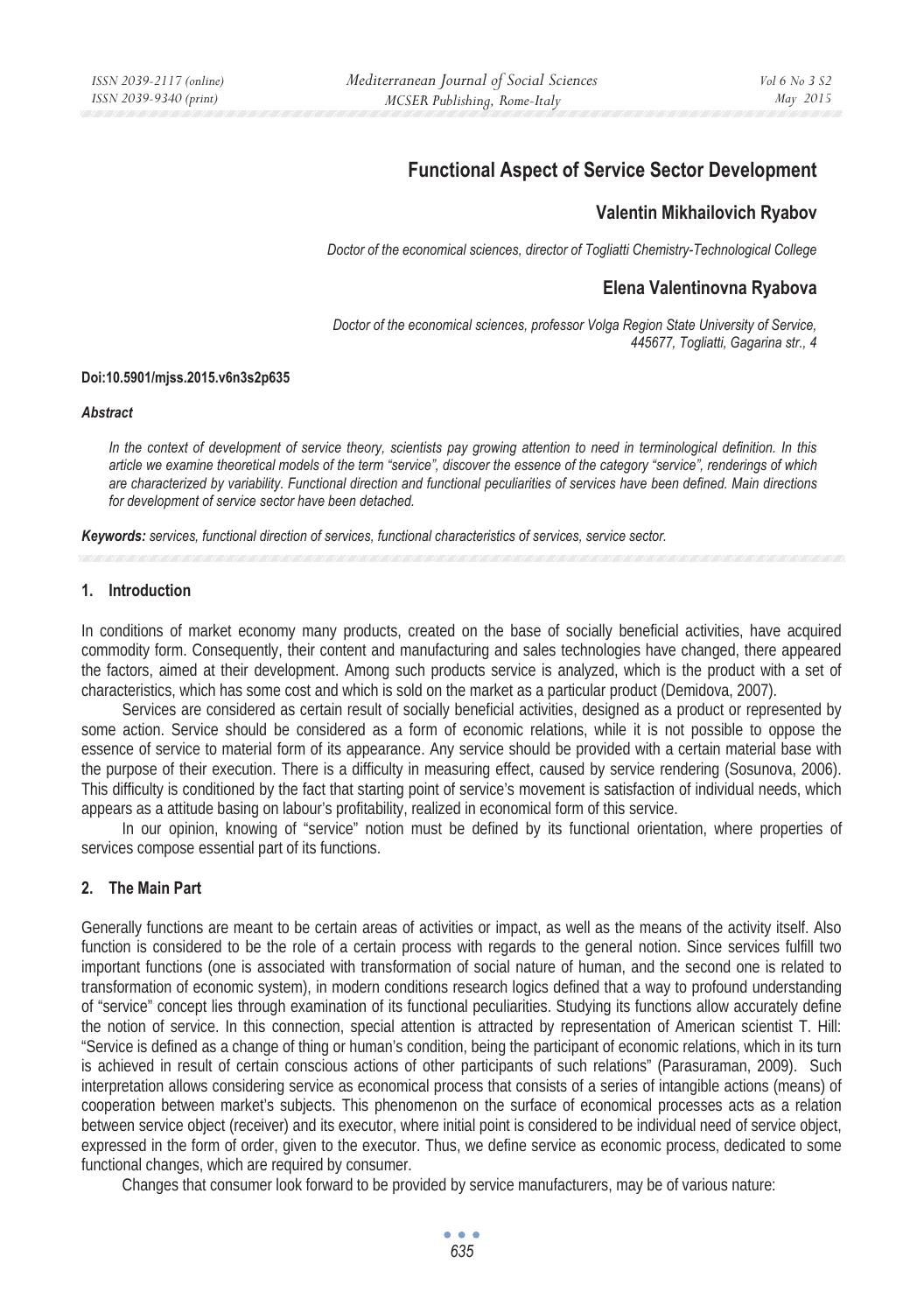- Changes of condition with respect to consumer goods. Service provider makes some operations with consumer's goods, cleans them, transports them, repair them, and transforms these goods by any other means;
- Changes with respect to private individuals. Service provider transports people, provides them with dwellings, provides them with surgical and therapeutical services, changes their look etc;
- Changes with respect to intellectual and spiritual development of people. Service provider offers educational, consulting and informational services, conducts entertainment programs and renders other similar types of service;
- Changes of economic condition with respect to institutional unit itself. Service provider renders insurance, financial intermediation services, provides warranties and protection.

These changes may be both temporary and constant.

In our opinion, functional peculiarities of service include methods, forms, pribciples and aims for realization of function, which interpret it through "activity" component. They shouldn't be "placed" close to function as something independent from function and use it to form the notion "functional chanracteristics". It is obvious that "function" means activity and work. But this is not any type of activity, but objectially conditioned one. Thus, function's content is related only to objective (material) direction of functional effect of service. Generalizing results of investigations, rdedicated to existing definitions of "service", let us detach some aspects of such rendering (Figure 1).



Figure 1. Aspects of rendering "service" notion.

Analyzed aspects of rendering this category allow us defining specific characteristics of service that differ it from other products, created by society.

Relying on abovementioned multi- dimensionality, let us detach and ground the following service's characteristics (Figure 2).

The first characteristic of service – a character and action of productive labour – is, in our opinion, the main and the most specific one. This aspect is explained by the fact that in process of service rendering specific attitude with regards to productive labour appear, which are consumed like activity, i.e. they satisfy certain needs of a person directly in the course of other people's activity, but not the result of such activity, which exists independently (Forecasting and planning in management system of service sector enterprises).

Service's productivity as its characteristic feature is defined by the following. It is well-known that product's characteristic is interesting for potential consumer, provided that he considers it in terms of profitability.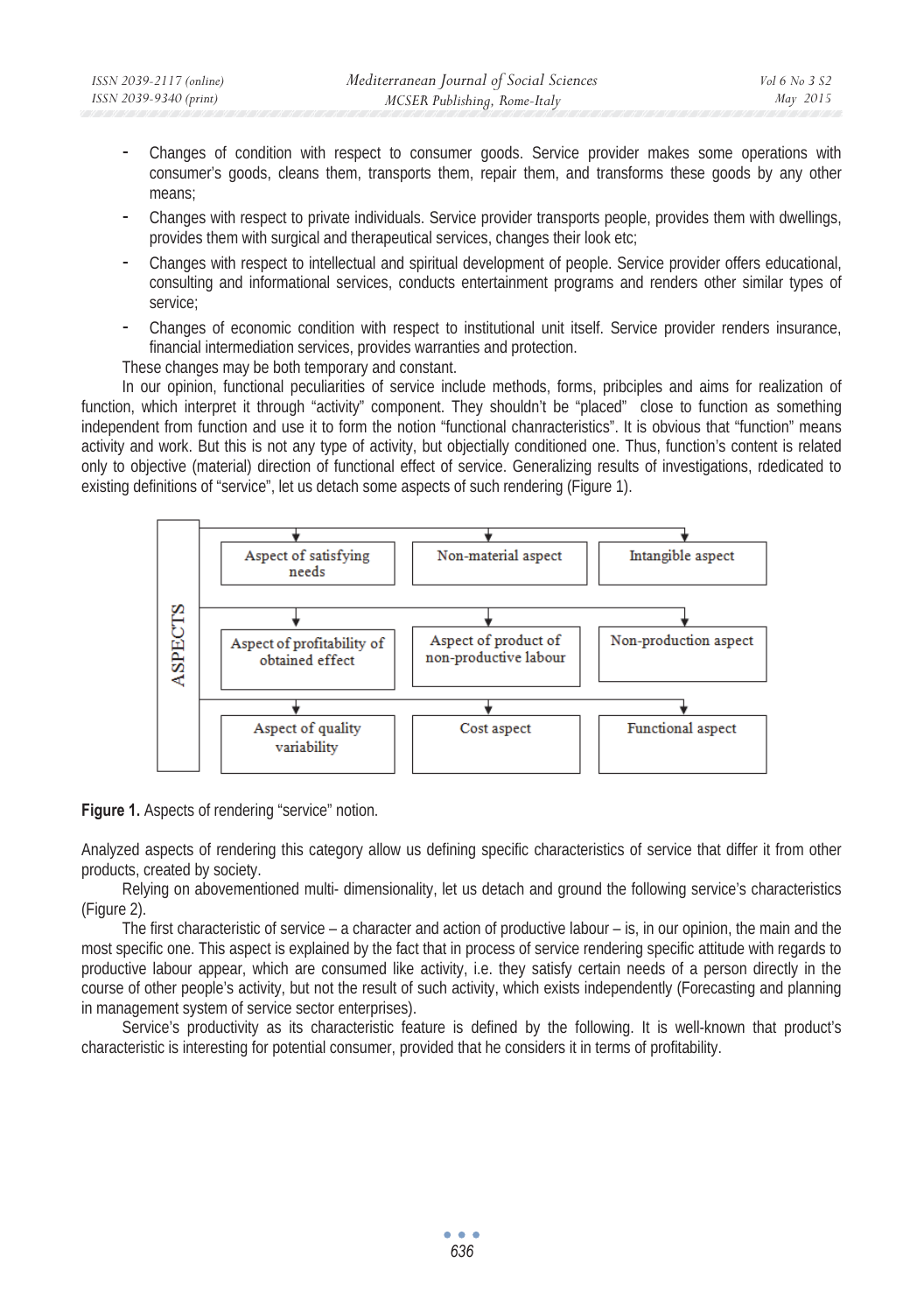

**Figure 2.** Main characteristics of service as a specific product

And, finally, under functional direction of services we understand the goal of their functional influence on certain object and result. At the same time, objective direction characterizes service's function from the point of view of actual action. Such functional action is represented by specific ties and relations between the subject and the object of functional influence, and reflects means of cooperation that form part of service's function, but not the ones that "provide activity", but "means" of activities. Ability to functionally affect function relations reflect "static starting point" in service functions. Dynamic starting point is expressed in goal-oriented functional activity. Thus, for discovery of content and functions of service, we should examine its new elements –function's aims and goal-oriented activity within the framework of this or that function, which is presented in characteristics of functional direction of service.

An expression "functional direction of service" contains three important characteristics: 1) Direction of functional influence on a certain object; 2) goal-oriented direction of influence within the framework of the function; 3) direction of effect to a certain result.

Scientists believe that service sector is detached as an independent and specific economic sphere, in which dynamics of development is defined by actions of one of the main tendencies in social development, namely anticipation of service sector's growing in comparison with material manufacturing. The reasons of this are considered as influence of economic growth factors on service sector. (Pankratyeva, 2006)

While performing an investigation, we have defined that service sector doesn't have well-defined boundaries, like, for instance, sphere of material production. We think that in most cases "blurring" of boundaries is conditioned by diversity of types and structures and the lack of exact definition of services sector itself.

We believe that since result of any service is directed at satisfaction of consumer by its quality, the service conditions embodied result. The main problem here lies in difficulty of its measurement.

Our understanding of service sector grounds on the range of its specific characteristics with consideration of comparing it with material manufacturing sector.

Understanding of these peculiarities explains the fact that service sector is separated into independent area for investigating means of performance of social labour, based on which special consumer costs are formed, which are consumed by the people not in the form of items, but in the form of services. In this connection service sector is considered by us to be a complex of various types of economical activity with accentuation of goal-oriented and objectoriented directions of functional influence on a certain result.

In our opinion, specific character of service sector is defined by distinctive characteristics of the service itself. Important tendencies of development of service sector in modern conditions was represented by expansive growth of its productive and technological dependency with material manufacture, widening penetration of productive sphere and services in various spheres and types of economic activities, which led to blurring of boundaries among separate sectors. This conclusion is proved by the fact that embodied result and service are interconnected in such new economic complexes as trade, industrial, medical, informational, recreational ones, together satisfying some large social need (Ferrans, 2009).

At the same time, the following specific features of service market are considered: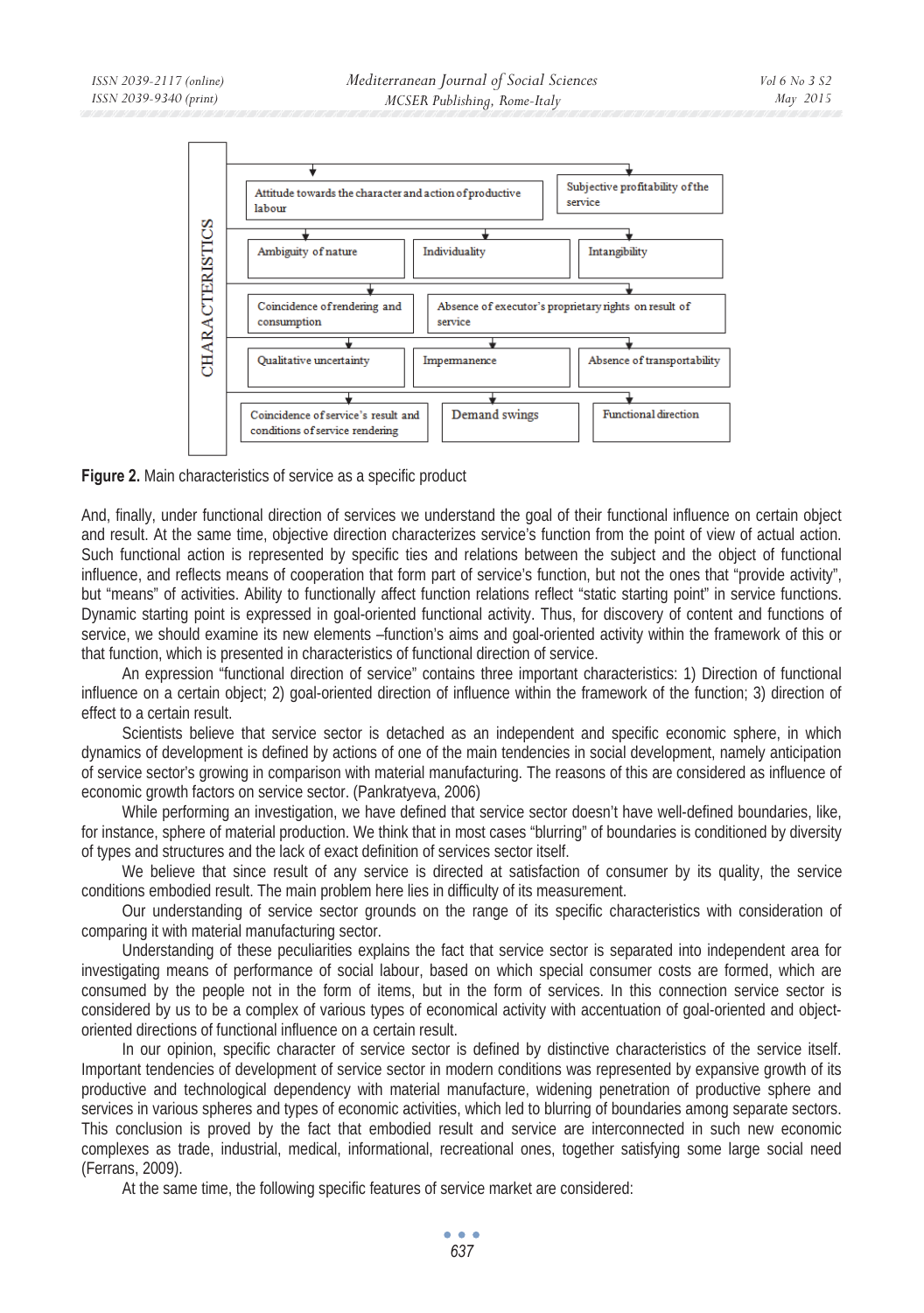- 1. considerable degree of uncertainty in service sector that places consumer in position, subordinated to service providers, while in most cases their rendering is based on special knowledge and mastery, which are difficult for consumer to estimate;
- 2. difficulty to compare two offers that compete with regards to joint manufacturing process and consumption of service (for example, consumer may compare only expected and obtained results);
- 3. activity of service consumer as a main factor in making repetitive purchases of the service;
- 4. high level of reaction on changes in market conditions, which is explained by impossibility to store and transport the service;
- 5. subjective content of service providers (as a rule, they are represented by small and medium enterprises of various specializations, which have high mobility and have ample opportunities for speed reaction on changes that occur in the market in comparison with the ones that are more competitive on target service markets);
- 6. necessity of private contact of service provider and service consumer, which increases the level of requirements to professional qualities, culture and ethics of services' producers and sellers.

When Russian economy entered world market, this process was associated with development of import and export of services, which influenced occurrence of principally new technologies of services' functioning.

Many influences on services was performed by scientific and technical revolution. Services' development was favoured by growing paces of personal computers' production, quick upgrading and cheapening of computer technologies, microelectronics, communication facilities and widening the dimensions of their technical servicing and leasing.

Growth of services' export level and, first of all, such spheres as leasing, engineering, informational servicing etc, explosive development of business sector that favours qualitative transformations of production management, lead to increase of progress pace (Lehtinen, 2006).

In this connection informational technologies, computerization and new communicational media gave base to development of a wide range of services that considerably differ from their classical types, while increasing qualitative indices of servicing. Technical barriers while transmitting remote services reduced, and appearance of technologies opened world market (Strandvik, 2008).

Today we can see development of such services like consultations regarding housekeeping, family budget; there have appeared new forms of public catering service, modern variants of leisure organization. Also, the list of services, directed to management and keeping law enforcement bodies and public authorities has been expanded.

## **3. Result**

Therefore, increasing of services' part in economical sphere has also been defined by occurrence of new motivations for their further development. Thus, the most important motivations are:

- Increasing share of private segment in gross domestic product;
- Creation and development of market infrastructure;
- Increase of multiplicative effect's level by increase of demand on the services within the system of service market's infrastructure;
- Low sensitivity of some types of service to cyclical fluctuations;
- Stable dynamics of development of sector and subjective diversification of service sphere;
- Switch from mainly sector administration to mainly territorial administration of service sector with consideration of changing needs of local markets;
- Sharp increase of the role of information support of manufacturing process and services' sales.

The abovementioned allows us making a range of general conclusions.

## **4. Conclusions**

Presence of different viewpoints in economical literature regarding the essence of the service, its role and place in national economics, on defining borders of service sector and their classification makes difficult to perceive service as a specific product with some particular characteristics.

We believe that important reason of increasing services' roles in economy lies in the fact that in conditions of development of market economic instruments there have been transformations in manufacturer's orientations in service